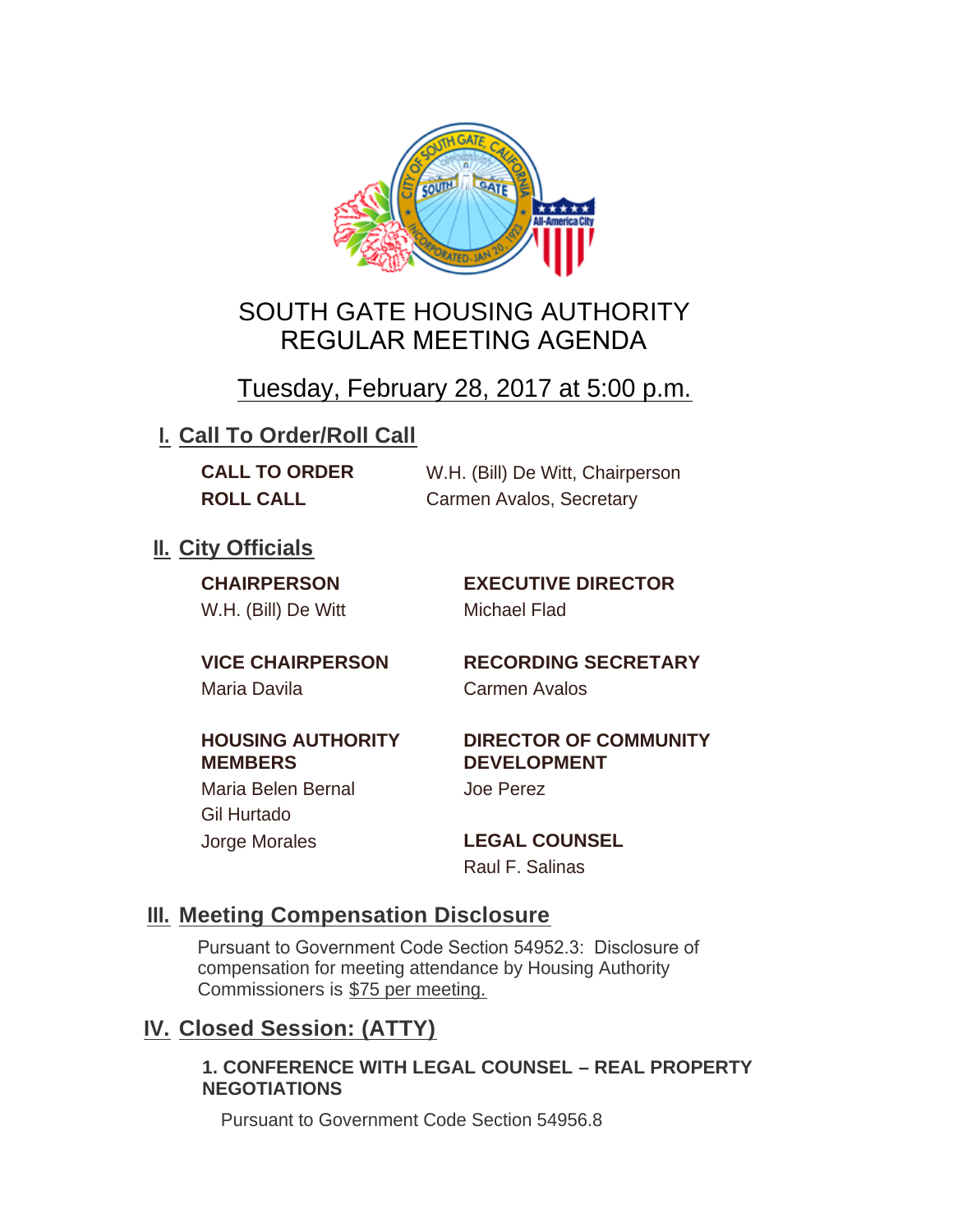Property APN: 6205-015-906 Property Address: 2703 Tweedy Boulevard, South Gate, California 90280 City Negotiator: Michael Flad, City Manager Negotiating with: Under Negotiation: Terms of Sale

#### **V.** Open Session Agenda

#### **1. Minutes**

The Housing Authority will consider approving the meeting minutes of November 22, 2016. (CLERKS)

Documents:

ITEM 1 HOUSING REPORT 02282017.PDF

## **<u>VI. Comments From The Audience</u>**

### **<u>VII. Comments From The Authority Members</u>**

## **Adjournment VIII.**

I, Carmen Avalos, Secretary, certify that a true and correct copy of the foregoing Meeting Agenda was posted on February 22, 2017, at 5:45 p.m., as required by law.

Carmen Avalos, City Clerk

Materials related to an item on this Agenda submitted to the Housing Authority after distribution of the agenda packet are available for public inspection in the City Clerk's Office

> 8650 California Avenue, South Gate, California 90280 (323) 563-9510 \* fax (323) 563-5411 \* [www.cityofsouthgate.org](http://www.cityofsouthgate.org/)

In compliance with the American with Disabilities Act, if you need special assistance to participate in the Housing Authority Meetings, please contact the Office of the City Clerk.

Notification 48 hours prior to the Housing Authority Meeting will enable the City to make reasonable arrangements to assure accessibility.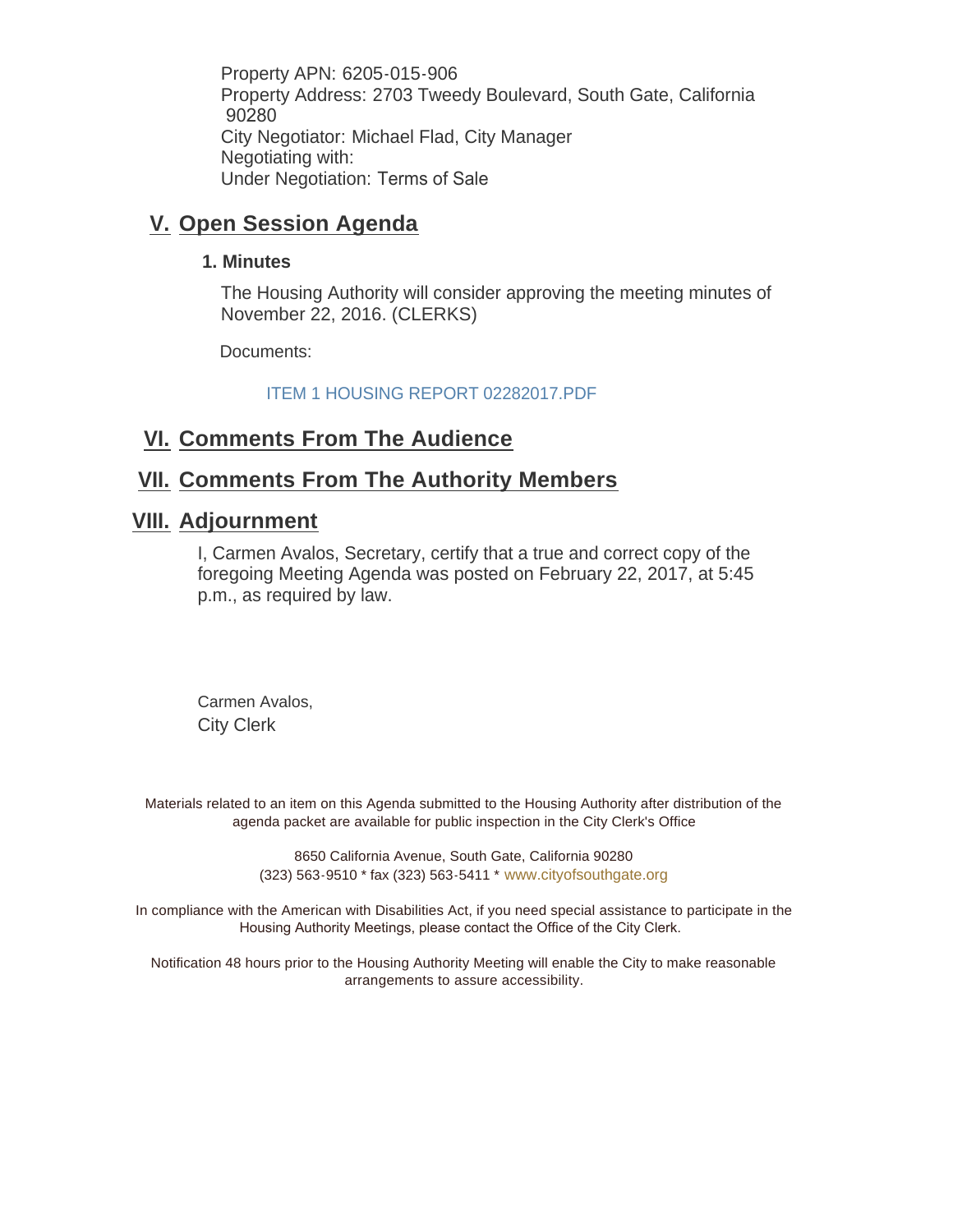## **Item No. 1**

#### MINUTES FOR THE MEETING OF THE HOUSING AUTHORITY OF THE CITY OF SOUTH GATE

#### TUESDAY, NOVEMBER 22, 2016

| <b>CALL TO ORDER</b>                         | The meeting of the South Gate Housing Authority was called to order by<br>Chairman De Witt at 5:30 p.m.                                                                                                                                                                                                                                                          |
|----------------------------------------------|------------------------------------------------------------------------------------------------------------------------------------------------------------------------------------------------------------------------------------------------------------------------------------------------------------------------------------------------------------------|
| <b>ROLL CALL</b>                             | Carmen Avalos, Secretary                                                                                                                                                                                                                                                                                                                                         |
| <b>PRESENT</b>                               | Chairman W.H. (Bill) De Witt, Vice Chairwoman Maria Davila, Authority<br>Member Maria Belen Bernal, Authority Member Gil Hurtado and<br>Authority Member Jorge Morales; Executive Director Michael Flad, Legal<br>Counsel Raul F. Salinas and Director of Community Development Joe<br>Perez                                                                     |
| 1<br><b>COMMUNITY DEV/</b><br><b>HOUSING</b> | The Housing Authority unanimously approved an Agreement (Contract)<br>No. 2016-02) with the County of Los Angeles Housing Authority to<br>administer project-based housing vouchers for the PATH Villas at South<br>Gate housing development at 5610 Imperial Highway, by motion of<br>Authority Member Hurtado and seconded by Authority Member Morales;<br>and |
|                                              | Authorized the Chairperson to execute the Agreement in a form<br>a.<br>acceptable to the Housing Authority's legal counsel.                                                                                                                                                                                                                                      |
|                                              | Chairman De Witt stated their residences are at least 500 feet away from<br>the housing development.                                                                                                                                                                                                                                                             |
|                                              | Joe Perez, Director of Community Development stated this item is an<br>agreement that would enable PATH Ventures to use federal vouchers from<br>the County for 39 veteran homeless residents.                                                                                                                                                                   |
|                                              | Authority Member Hurtado stated certain locations were identified<br>through-out the City of where homeless facilities can be set-up, and asked<br>if this is one of those locations.                                                                                                                                                                            |
|                                              | Mr. Perez stated that this is an area that allows this type of housing.                                                                                                                                                                                                                                                                                          |
|                                              | Chairman De Witt asked if anyone in the audience wished to speak on the<br>item.                                                                                                                                                                                                                                                                                 |
|                                              | Virginia Johnson, 5751 McKinley Avenue does not understand why<br>anyone would want to put a homeless housing project on this site when<br>other spaces have been suggested. Ms. Johnson is also concerned about<br>the traffic on Imperial Highway.                                                                                                             |
|                                              |                                                                                                                                                                                                                                                                                                                                                                  |